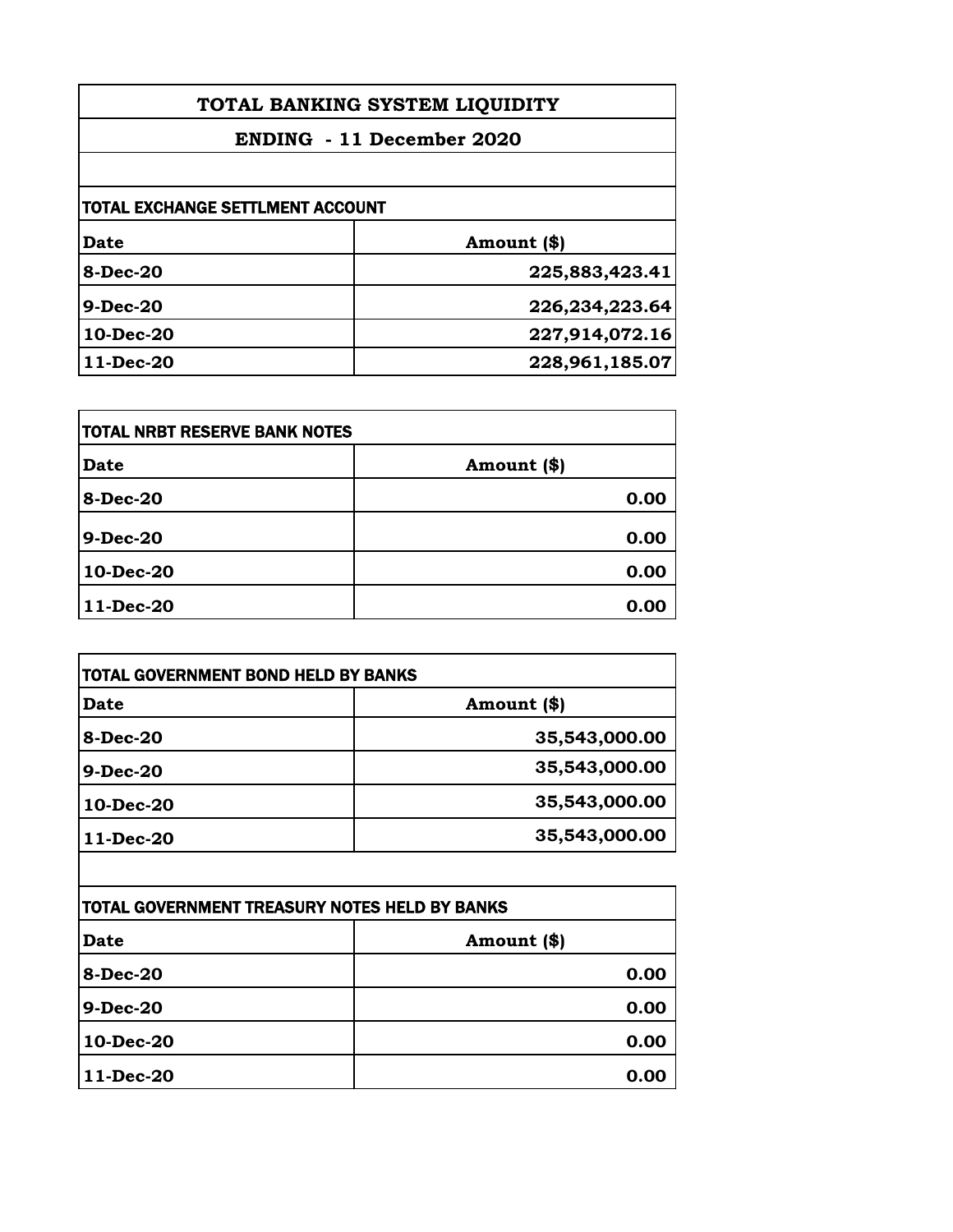| TOTAL BANKING SYSTEM LIQUIDITY   |                |
|----------------------------------|----------------|
| <b>ENDING - 17 December 2020</b> |                |
|                                  |                |
| TOTAL EXCHANGE SETTLMENT ACCOUNT |                |
| <b>Date</b>                      | Amount (\$)    |
| 14-Dec-20                        | 230,869,581.51 |
| $15$ -Dec-20                     | 230,599,120.03 |
| $16$ -Dec-20                     | 225,683,636.60 |
| 17-Dec-20                        | 232,518,350.81 |

| <b>TOTAL NRBT RESERVE BANK NOTES</b> |             |
|--------------------------------------|-------------|
| <b>Date</b>                          | Amount (\$) |
| 14-Dec-20                            | 0.00        |
| 15-Dec-20                            | 0.00        |
| $16$ -Dec-20                         | 0.00        |
| 17-Dec-20                            | 0.00        |

| TOTAL GOVERNMENT BOND HELD BY BANKS |               |
|-------------------------------------|---------------|
| Date                                | Amount (\$)   |
| 14-Dec-20                           | 35,543,000.00 |
| 15-Dec-20                           | 35,543,000.00 |
| $16$ -Dec-20                        | 35,543,000.00 |
| 17-Dec-20                           | 35,543,000.00 |

| <b>TOTAL GOVERNMENT TREASURY NOTES HELD BY BANKS</b> |             |
|------------------------------------------------------|-------------|
| Date                                                 | Amount (\$) |
| 14-Dec-20                                            | 0.00        |
| 15-Dec-20                                            | 0.00        |
| 16-Dec-20                                            | 0.00        |
| 17-Dec-20                                            | 0.00        |